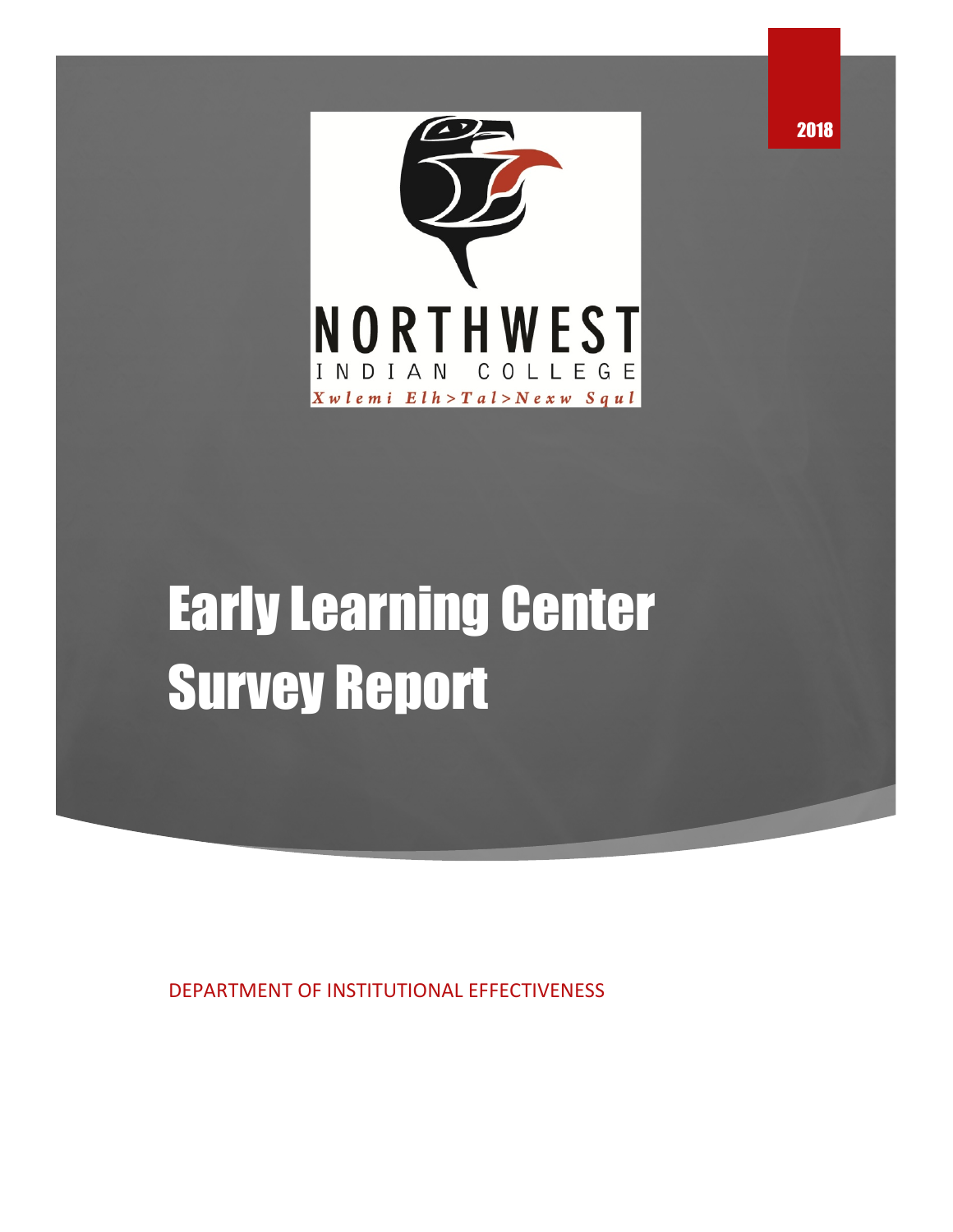# Survey Summary

- **16 Questions**
- **38 Respondents**
- Participants consisted of **50%** Faculty/staff, **29%** Student, **16%** Community Member, and **5%** Other.
- **51%** of participants are two-parent families
- **34%** of participants have a household gross salary of **\$50,000**
- The top age ranges for children are: **Age 5 and older 50% (1), Preschool 21% (2), Toddlers 19% (3), Infants 10% (4)**
- **53%** of participants require **full-time** care Monday through Friday, all age groups.
- Other than full time, **Monday**, **Wednesday** and **Drop-ins** all tied for the most requested times of care.
- **58%** require year-round care
- The top 3 factors in terms of childcare importance were **Cost** (1), **Quality** (2) and **Early Learning Center Curriculum** (3).
- **42%** of participants selected year-round care as a way of improving services.
- Both students (**64%**) and staff (**34%**) believe \$25.00 per day is a reasonable amount of pay for childcare.
- The top 3 barriers participants faced when seeking childcare were **Availability** (1), **Financial** (2), and **Staff Support** (3).
- The top 3 primary sources of payment were Self pay (**64%**), DSHS/Working Connections Subsidy (**18%**), and Financial Aid/Scholarships (**12%**)
- When students were asked if having childcare at the ELC is one of the reasons why they were able to attend Northwest Indian College, **56%** said yes, **44%** said no.

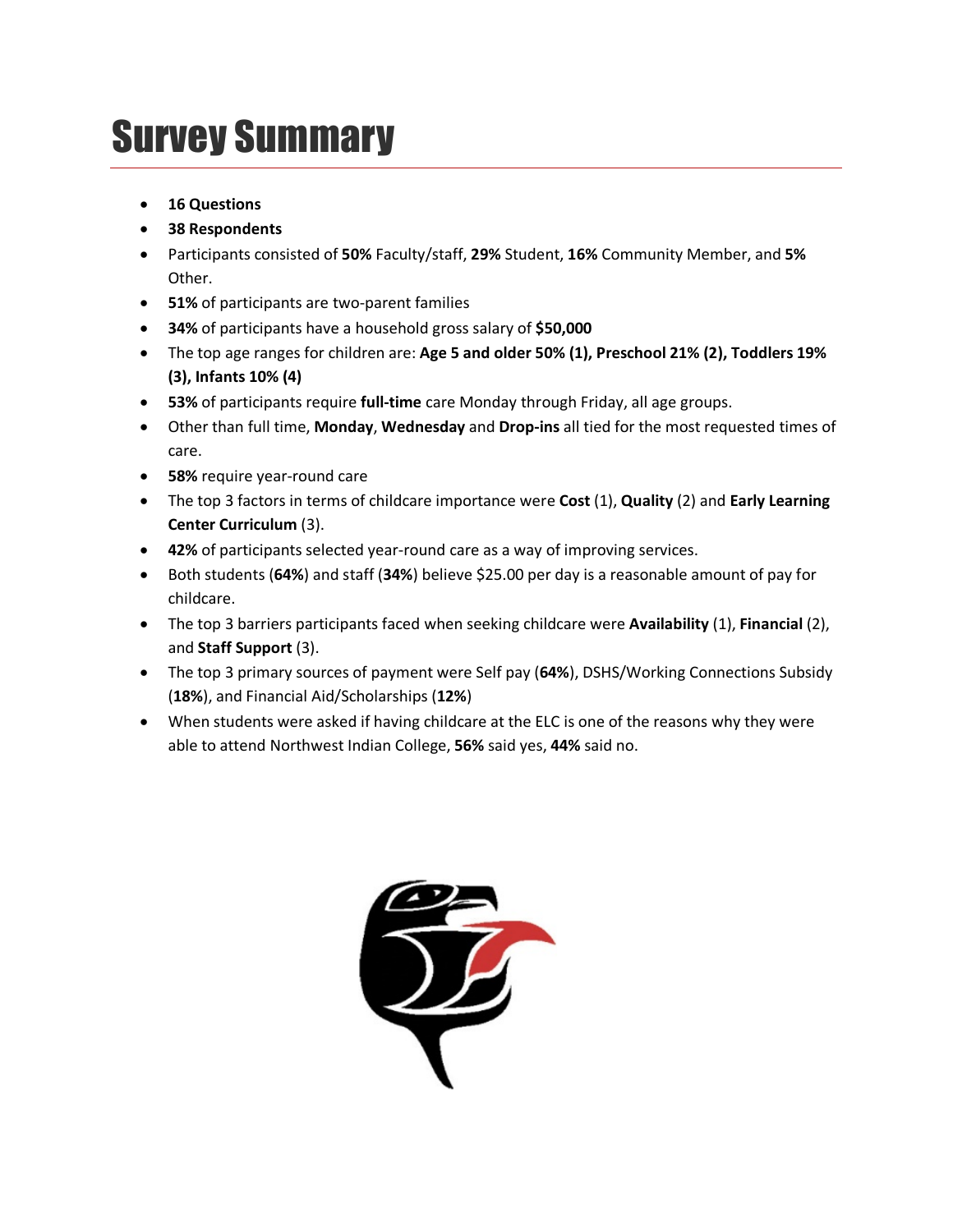#### 1. What best describes you? (38 Responses, 0 Skipped)

| <b>Answer Choices</b>                | <b>Responses</b> | <b>Percentage</b> |
|--------------------------------------|------------------|-------------------|
| <b>Faculty/Staff</b>                 | 19               | 50%               |
| <b>Student</b>                       | 11               | <b>29%</b>        |
| <b>Community Member</b>              |                  | <b>16%</b>        |
| <b>Other (Parent, Student/Staff)</b> |                  | 5%                |



### 2. Current household status: (35 Responses, 3 Skipped)

| <b>Answer Choices</b>    | <b>Responses</b> | <b>Percentage</b> |
|--------------------------|------------------|-------------------|
| <b>Two-parent family</b> | 18               | 51%               |
| <b>Single parent</b>     | 10               | 29%               |
| <b>Grandparent</b>       |                  | 17%               |
| <b>Foster placement</b>  |                  | 3%                |

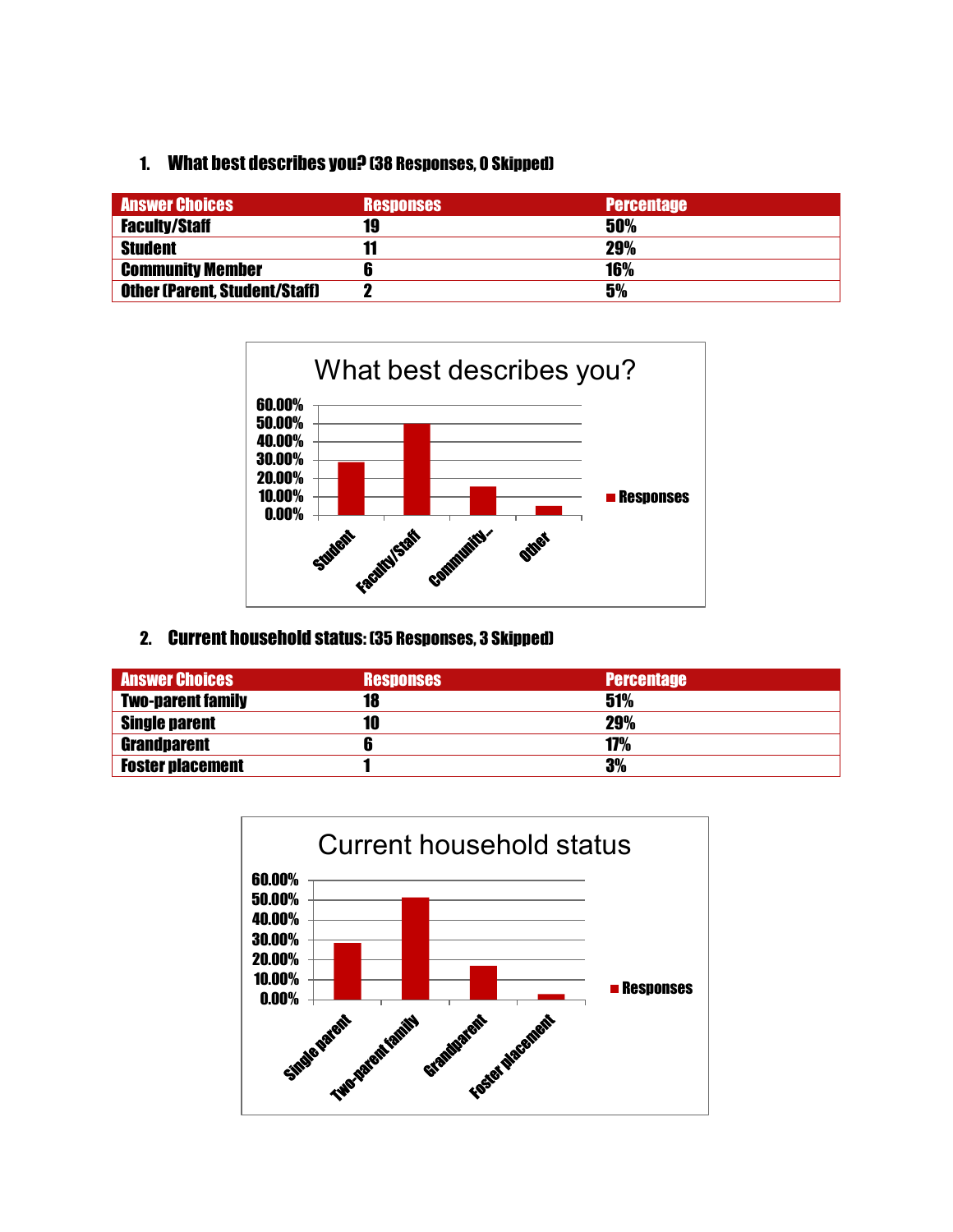3. To help assess funding needs, please indicate your household gross salary range. (38 Responses, 0 Skipped)

| <b>Answer Choices</b> | <b>Responses</b> | <b>Percentage</b> |
|-----------------------|------------------|-------------------|
| <b>Over 50,000</b>    | 13               | 34%               |
| <b>Below 20,000</b>   | 9                | 24%               |
| 30,000-39,000         | 8                | <b>21%</b>        |
| 20,000-29,000         | 5                | <b>13%</b>        |
| 40,000-49,000         | 3                | 8%                |

#### 4. Please indicate the age range of children in your household. (32 Responses, 6 Skipped)

| <b>Number of</b><br>children | <b>Infant (4)</b><br>weeks $-11$<br><b>months</b> | <b>Toddler [12]</b><br>$\overline{\text{months}} - 2\frac{1}{2}$<br><b>years</b> | <b>Preschool (2 1/2)</b><br>years - Age 5 | <b>Age 5 or older</b> |
|------------------------------|---------------------------------------------------|----------------------------------------------------------------------------------|-------------------------------------------|-----------------------|
| <b>Child 1</b>               | 6                                                 | 10                                                                               | 5                                         |                       |
| <b>Child 2</b>               | O                                                 |                                                                                  | 5                                         |                       |
| <b>Child 3</b>               | O                                                 |                                                                                  | 3                                         |                       |
| <b>Child 4</b>               | O                                                 |                                                                                  | O                                         |                       |
| <b>Child 5</b>               | 0                                                 | U                                                                                | O                                         |                       |
| <b>Totals:</b>               | 6                                                 | 12                                                                               | 13                                        | 32                    |
| <b>63 Children</b>           | <b>Infants: 10%</b>                               | <b>Toddler: 19%</b>                                                              | <b>Preschool: 21%</b>                     | Age 5+: 50%           |

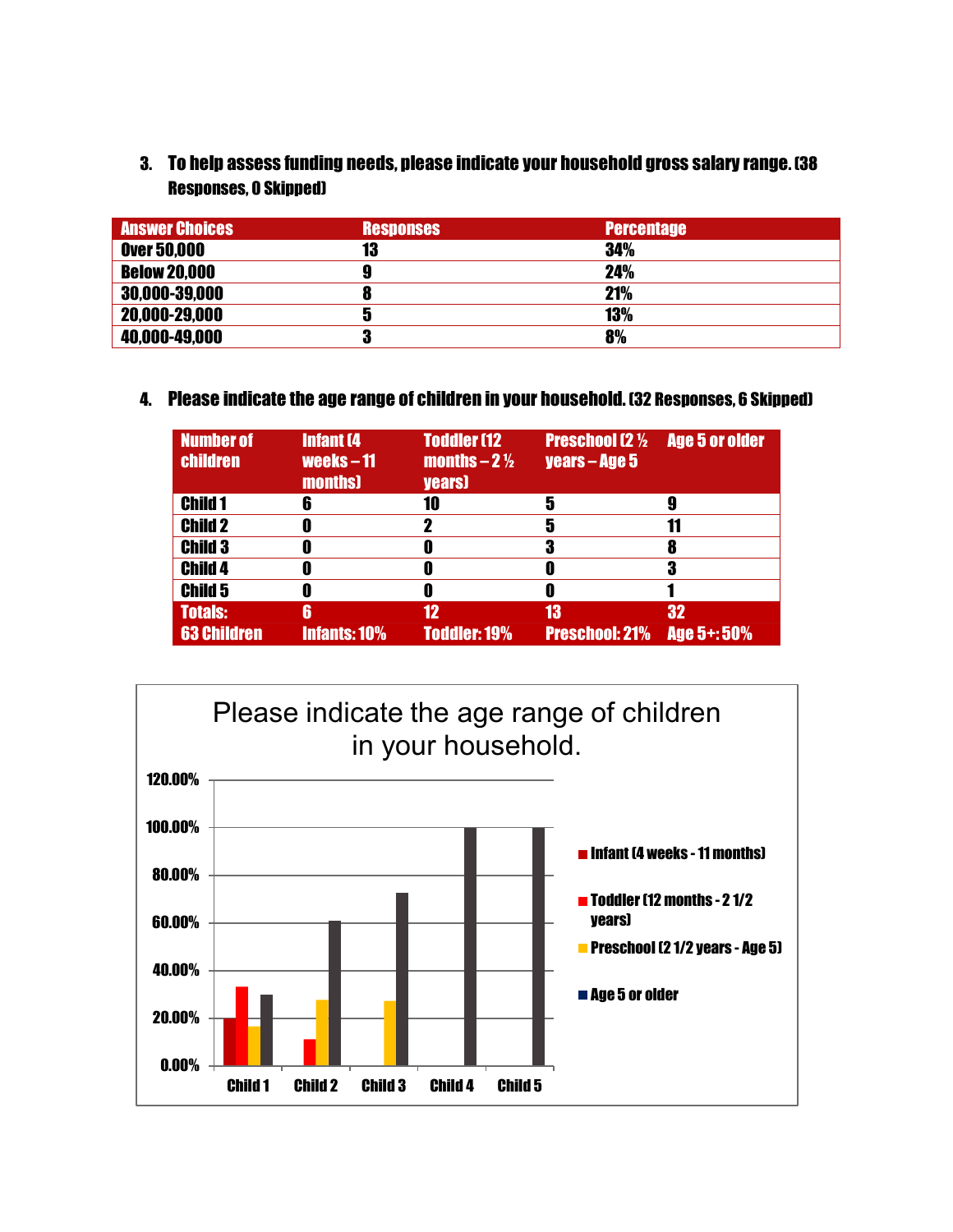5. What days/times do you anticipate needed child care in the next year? (30 Responses, 8 Skipped)

| <b>Age Groups</b>                                      | <b>Full-time</b><br><b>(Monday</b><br>through Friday | <b>Part-time a.m.</b> | <b>Part-time p.m.</b> | <b>Before Head</b><br><b>Start</b><br><b>(Preschool</b><br>only) |
|--------------------------------------------------------|------------------------------------------------------|-----------------------|-----------------------|------------------------------------------------------------------|
| <b>Infant (4</b><br>weeks-11<br>months)                | 6                                                    | 0                     |                       | 2                                                                |
| <b>Toddler (12</b><br>months-2 $\frac{1}{2}$<br>years) | 8                                                    | $\boldsymbol{\eta}$   |                       | 2                                                                |
| <b>Preschool (2 1/2)</b><br>years – Age 5              | 10                                                   |                       | O                     | 5                                                                |
| <b>Age 5 or older</b>                                  | 1                                                    | 0                     | 4                     | 4                                                                |
| <b>Responses:</b>                                      | 25                                                   | 3                     | 6                     | 13                                                               |
| <b>Percentage:</b>                                     | 53%                                                  | 6%                    | 13%                   | 28%                                                              |

#### Comment:

• Fridays when there is no preschool

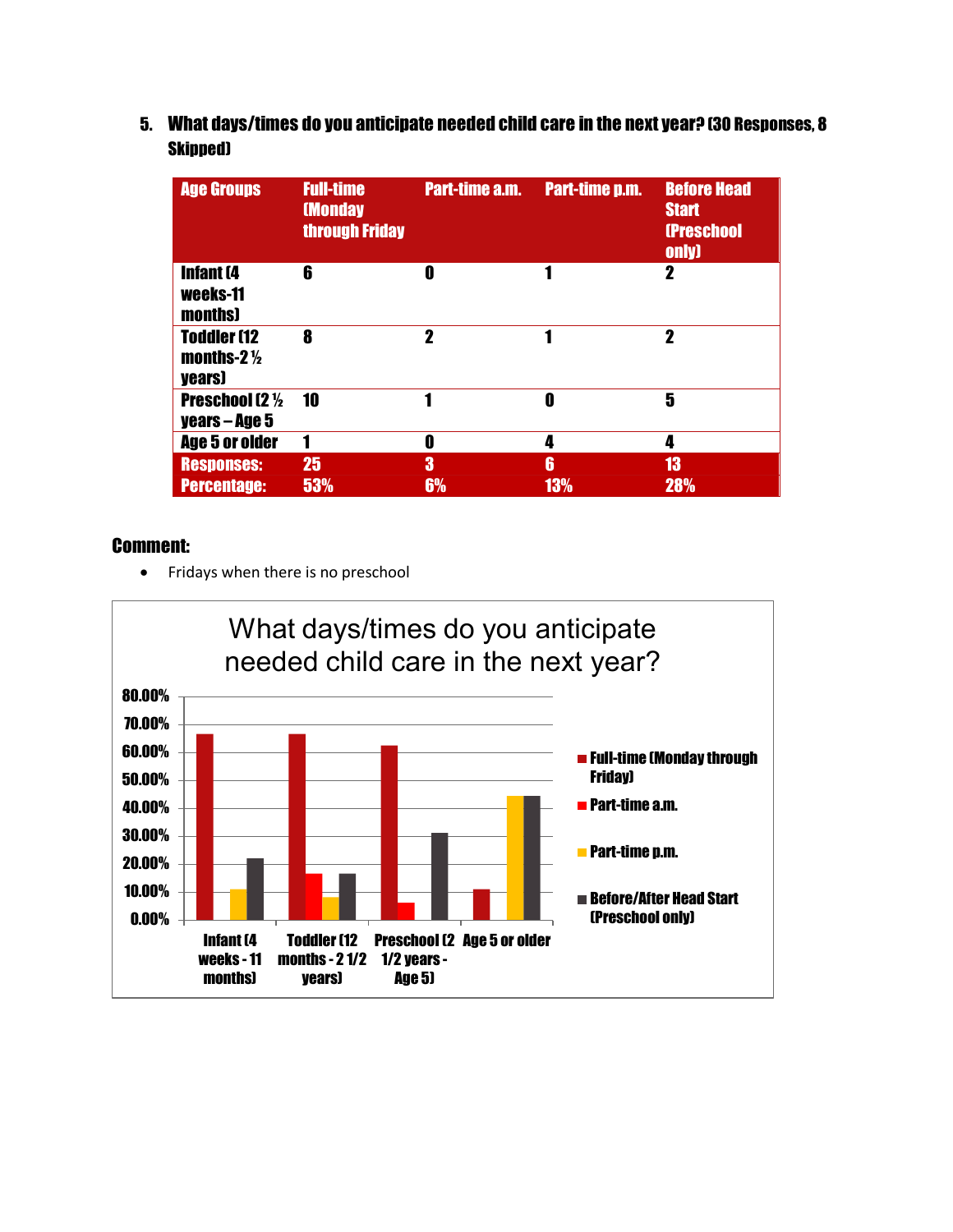6. If other than full-time, what days are most likely to need care? (22 Responses, 16 Skipped) Responses ranked by preference.



7. Do you need care? (31 responses, 7 skipped)

**0.00% - The resident and resident and resident and resident and resident and resident and residents** 

| <b>Answer Choices</b>                           | <b>Responses</b> | <b>Percentage</b> |
|-------------------------------------------------|------------------|-------------------|
| <b>Year-round (Calendar year)</b>               | 18               | 58%               |
| <b>Quarterly (Fall, winter, spring, summer)</b> |                  | 23%               |
| Drop-in                                         | Д                | 13%               |
| <b>Fall. winter, spring, lexcluding summer)</b> | 2                | 6%                |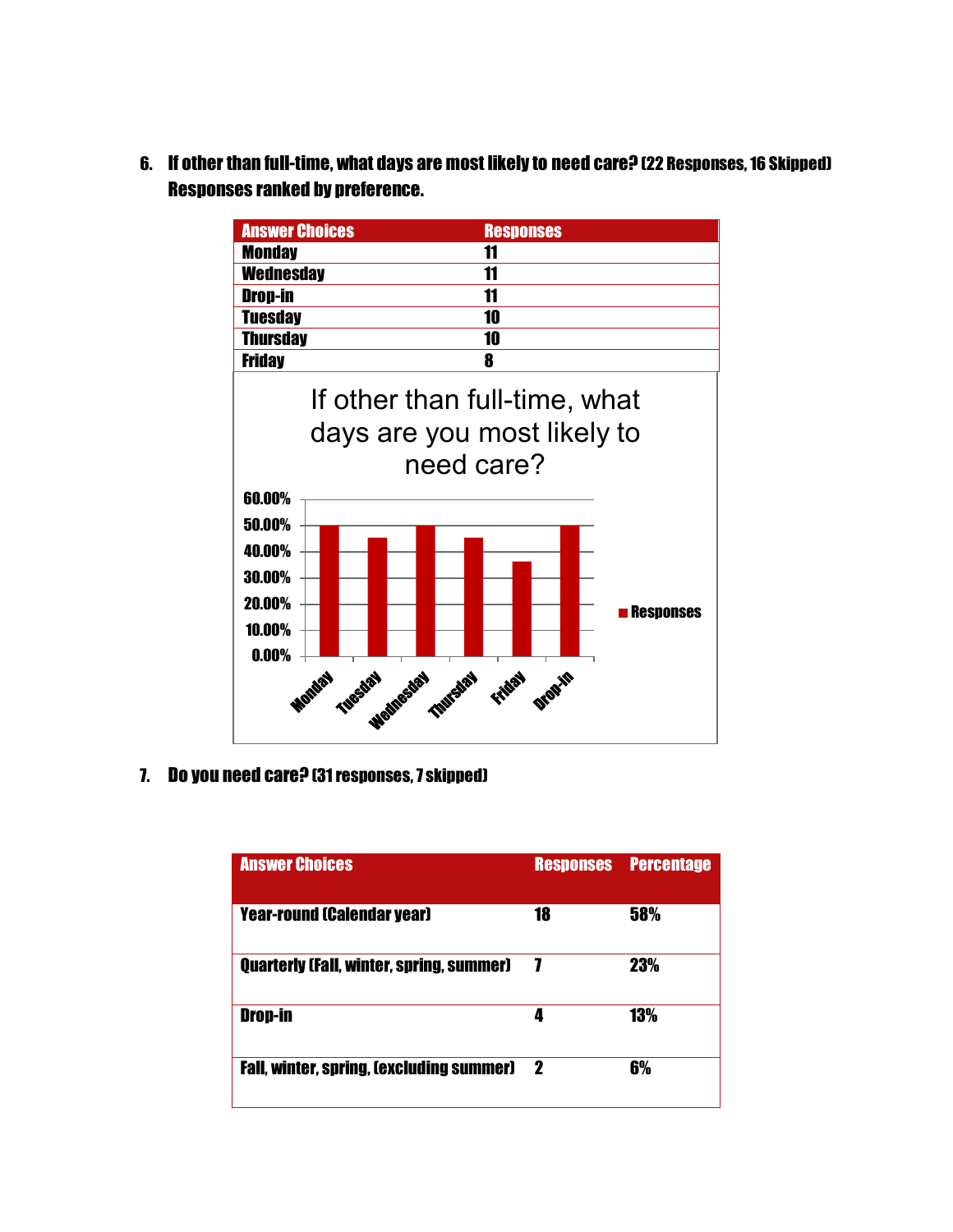- 8. Please indicate the top factors in terms of importance when considering childcare. (1 being the highest, 6 being the lowest)
- **1) Cost – 4.39**
- **2) Quality – 4.36**
- **3) Early Learning Center Curriculum – 3.48**
- **4) Schedule – 3.44**
- **5) Availability – 3.15**
- **6) Location – 2.80**

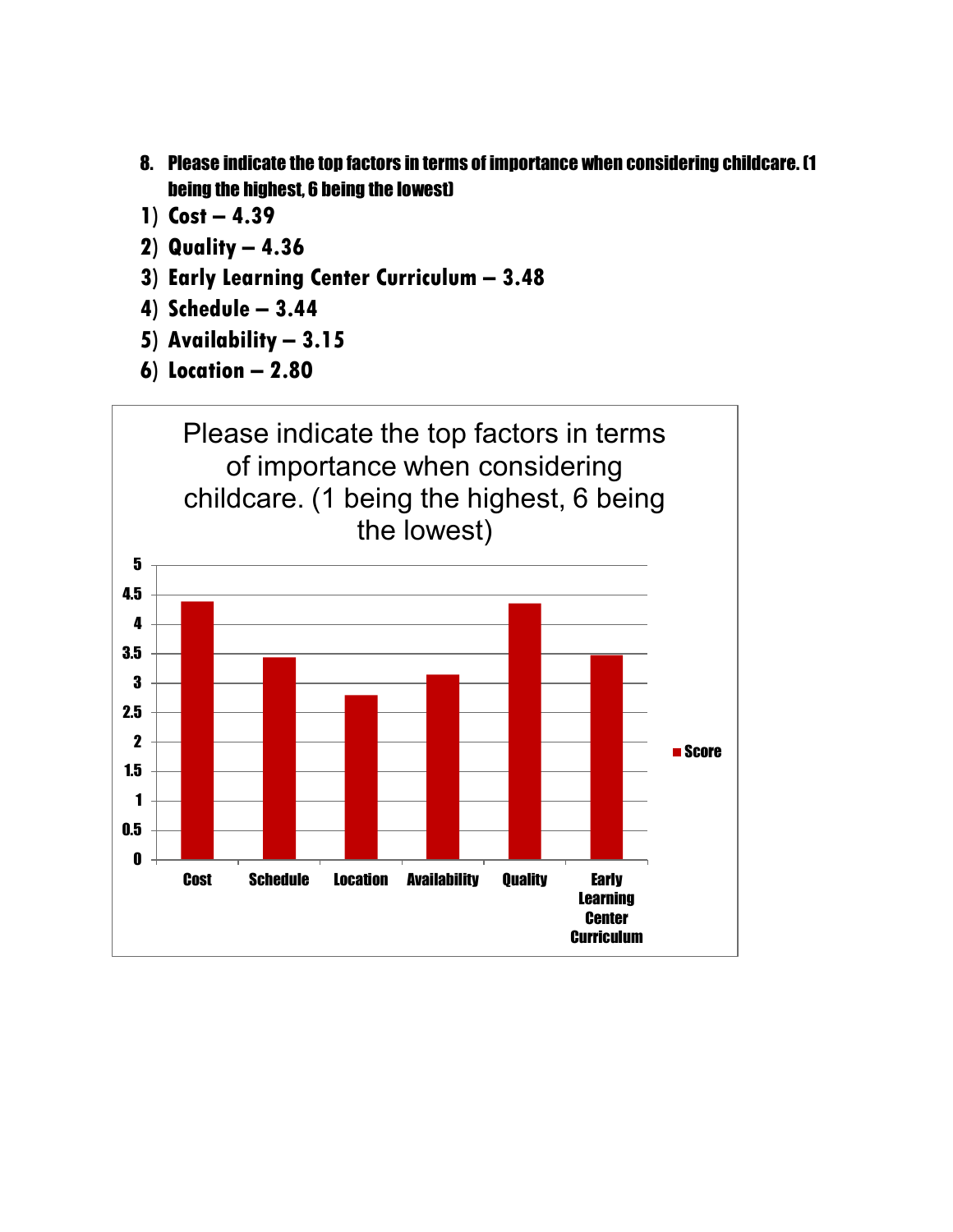#### 9. How can the Early Learning Center improve its services? (36 Responses, 2 Skipped)

| <b>Answer Choices</b>                | <b>Responses</b> | <b>Percentage</b> |
|--------------------------------------|------------------|-------------------|
| <b>Provide care year round</b>       | 15               | 42%               |
| <b>Offer income based tuition or</b> | 14               | 39%               |
| <b>scholarships</b>                  |                  |                   |
| <b>Other (please specify)</b>        |                  | <b>19%</b>        |
| <b>Benessede</b>                     |                  |                   |

- Comments:
- As an employee and single parent, both of these are very important.
- The ELC is doing a great job as is.
- Year round care, tuition waivers for employees, no use of cell phones by staff.
- Both, providing care year round and offer sliding scale rate for parents that work and that do not qualify for child assistance.
- Having a supportive staff for families that are seeking a higher education, including families traveling out of town for child care. The Director and staff need flexibility with drop off times, especially for families who live out of town.
- More availability and be more affordable for low income families.
- Create an after school program for older siblings of the Early Learning Center.

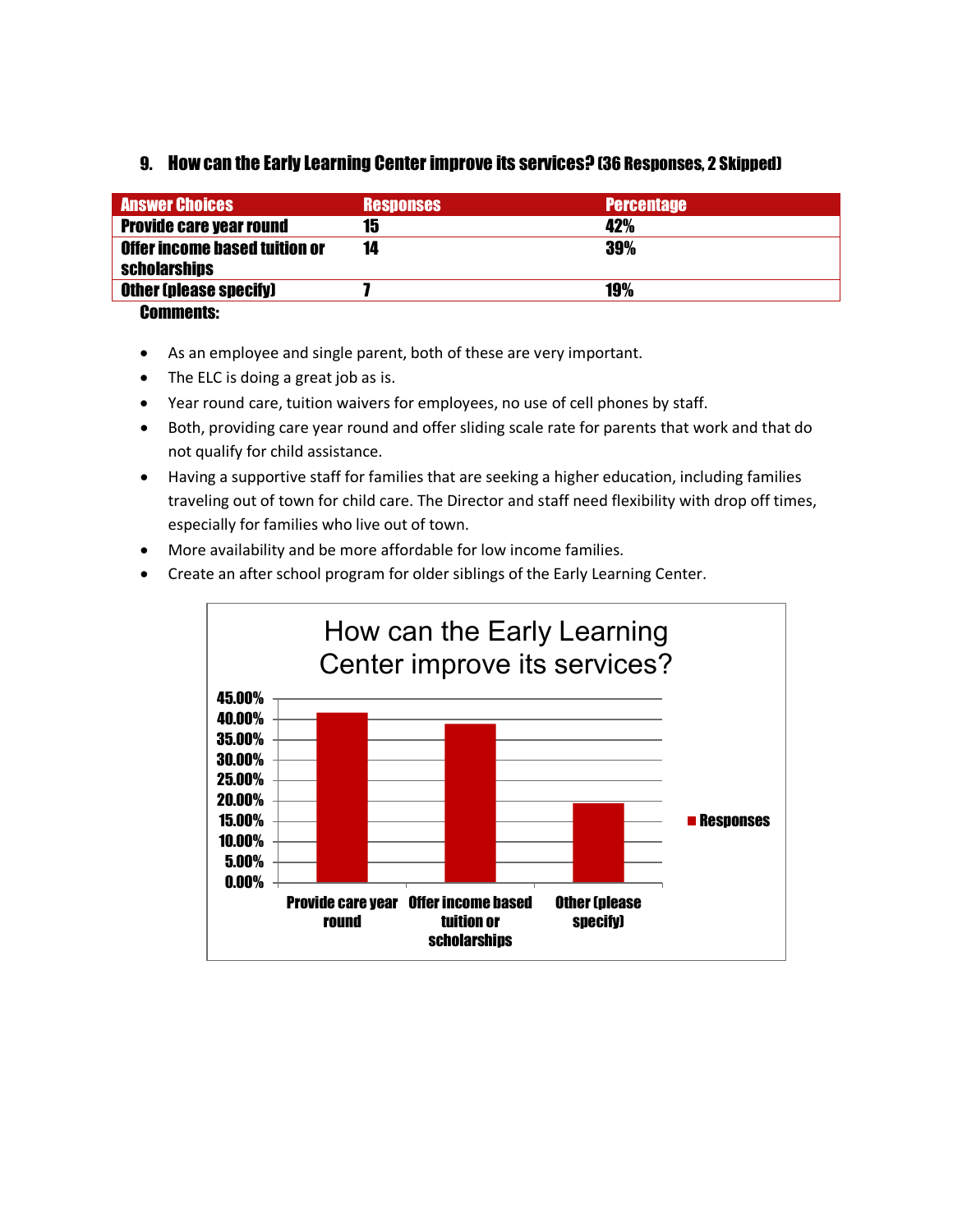### 10. What do you believe is a reasonable amount to pay for child care per day? Current rates: \$40-46 for students, \$45-48 for staff/community. (34 Responses, 4 Skipped)

|                        | \$25.00 | <b>\$35.00</b> | <b>S45.00</b> | <b>Over \$50.00</b> |
|------------------------|---------|----------------|---------------|---------------------|
| <b>Students Rate</b>   | 64%     | 30%            | 6%            | <b>0%</b>           |
| <b>Staff/Community</b> | 35%     | 31%            | 31%           | 3%                  |
| <b>Rate</b>            |         |                |               |                     |
| <b>Comments:</b>       |         |                |               |                     |

- \$25 for both if there has to be a flat rate offered, but having a sliding scale would be amazing.
- The Center should run a sliding scale.

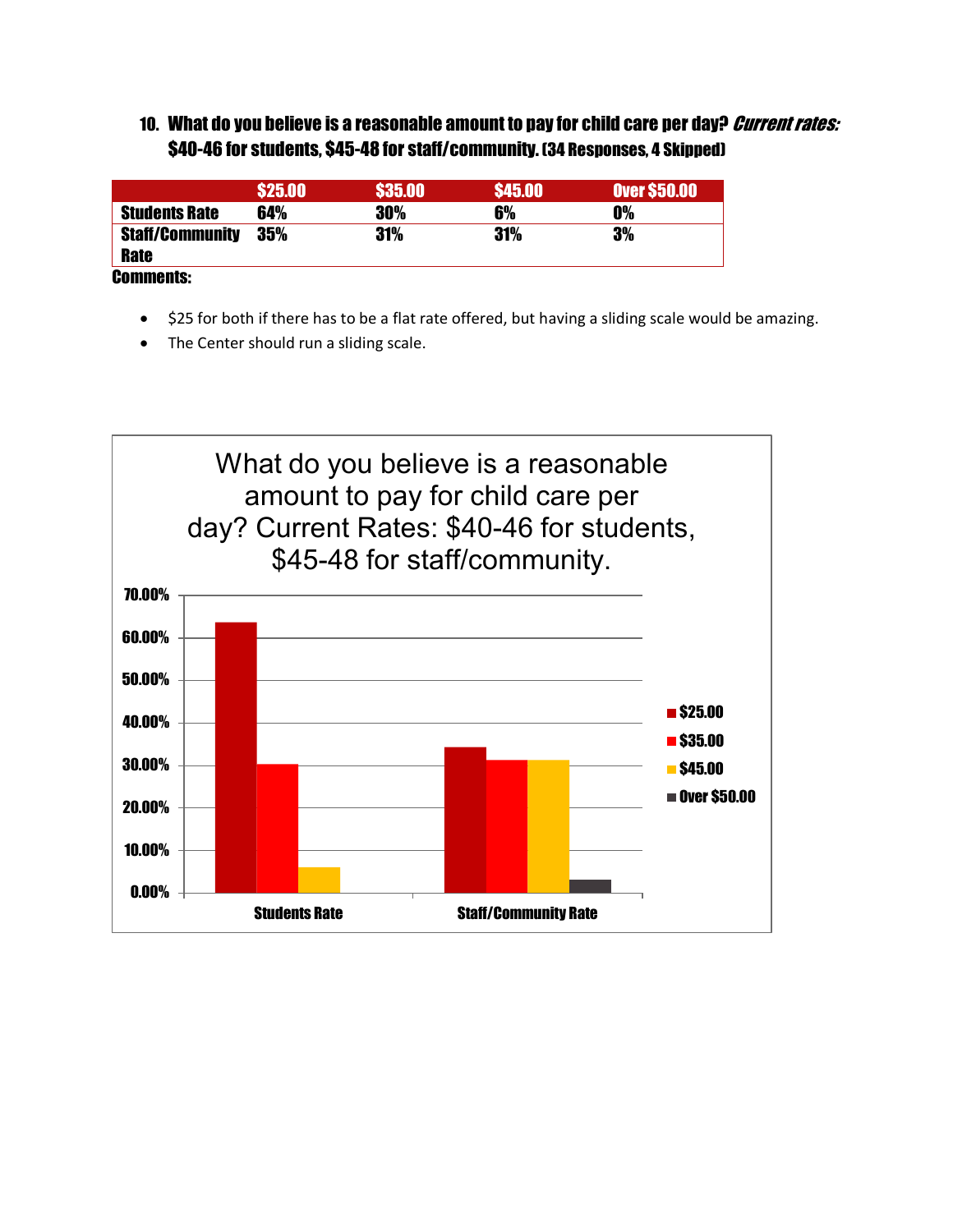#### 11. What barriers has your family experienced when seeking childcare? (32 Responses, 6 Skipped)

| <b>Barriers</b>                              | <b>Percentage</b> |
|----------------------------------------------|-------------------|
| <b>Availability of service (no openings)</b> | 43%               |
| <b>Financial (cost, expense)</b>             | 35%               |
| <b>Staff support</b>                         | 8%                |
| <b>Special needs services</b>                | 5%                |
| <b>Communication</b>                         | 3%                |
| <b>Location</b>                              | 3%                |
| <b>Tribal enrollment</b>                     | 3%                |

#### 12. What is your primary source of payment for childcare? (33 Responses, 5 Skipped)

| <b>Answer Choices</b>             | <b>Responses</b> | <b>Percentage</b> |
|-----------------------------------|------------------|-------------------|
| <b>Self-pay</b>                   | 21               | 64%               |
| <b>DSHS/Working Connections</b>   | 6                | <b>18%</b>        |
| <b>Subsidy</b>                    |                  |                   |
| <b>Financial Aid/Scholarships</b> |                  | 12%               |
| <b>Tribal Assistance</b>          |                  | 3%                |
| <b>TANF</b>                       |                  | 3%                |
| <b>Displaced Fishers Program</b>  | 0                | <b>0%</b>         |

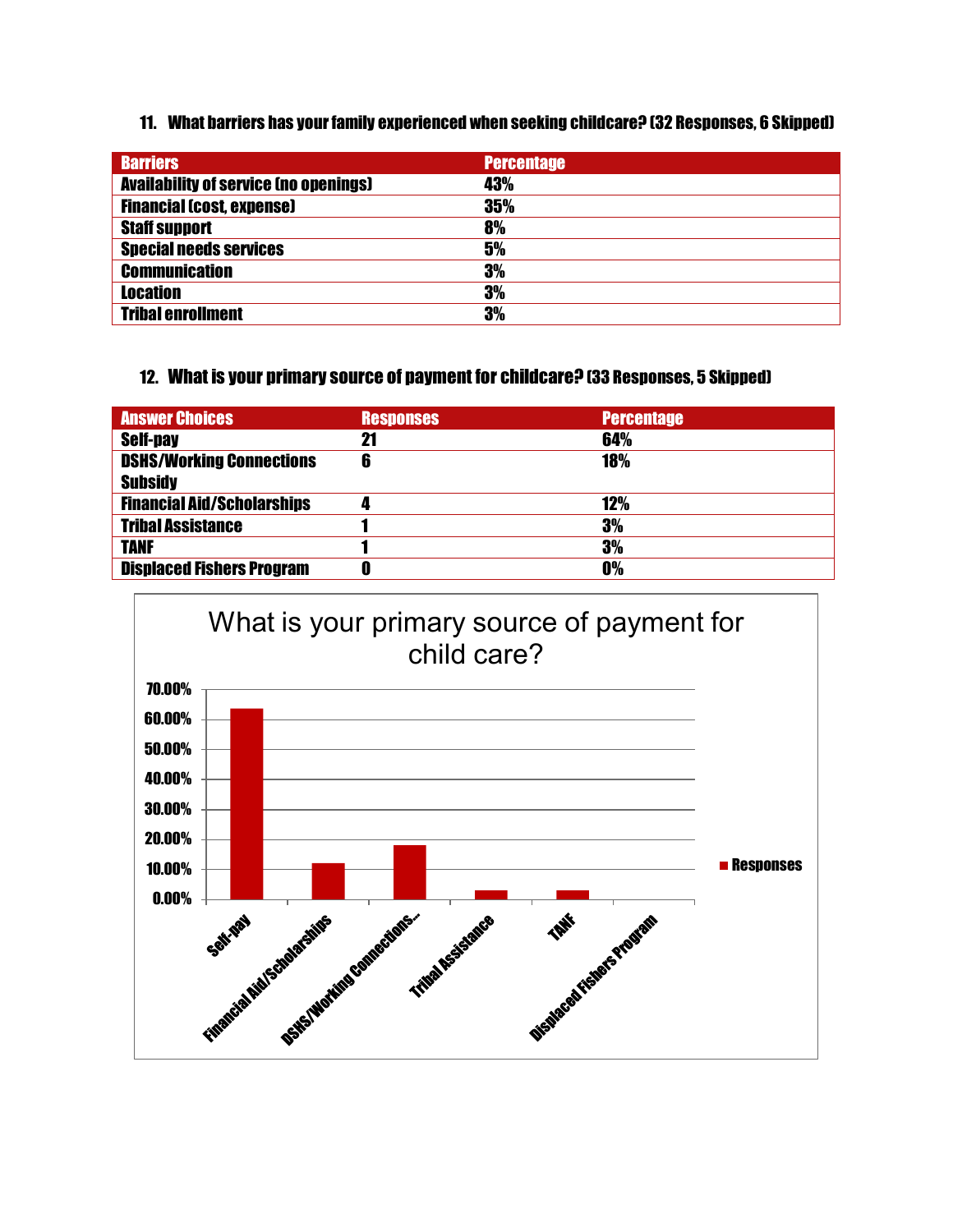#### 13. Do you have any additional comments?

- "Assist with a sliding scale and base what people pay for childcare off of how much they are making at work. The Lummi Headstart does this."
- "The ELC needs a supportive staff for families coming from near and far who are seeking a higher education and to be a little more flexible with schedules. Tution for childcare should be based on a sliding scale and affordable for parents to pay when they don't qualify for any other resources. Many soley rely on our own income to pay for a higher education and child care tuition."
- "I love the ELC, the curriculum and how close it is to my work. I hate the thought of leaving because care is not available year round. Most students are working mothers in their 30s. We have to accommodate our own demogrpahic to be successful. Other childcare facilities have lonf waiting lists for months and we are not at capacity. Offer care year round and we will fill that capacity."
- "Thank you for all that you do for this community!"
- "It would be nice to have a newsletter about the good things at the ELC."
- "Speaking with other community members the number one reason they will not enoll their children at the ELC is because it is close between quarters. There is a need for childcare in this community and it would help if they were open year round for everyone."
- "My child was attended the ELC and the main reason I had to withdraw him was because I am a full time employee and student and it was difficult to find care for the week or month breaks, and other reasons were teachers were on their cellphones every time I dropped off, or picked up and another teacher made me feel very uncomfortable about her comments about my child. passed some boundaries and was very awkward when I dropped and pick up my child. I had multiple other parents say very similar comments about some of the teachers at the NWIC ELC. there should be no tolerance for cellphone usage while the teacher are caring for the children and for the safety of the children."
- "I love the ELC and am grateful for the payroll deductions that make paying for childcare easier for me."
- "How can we get childcare at our site campuses?"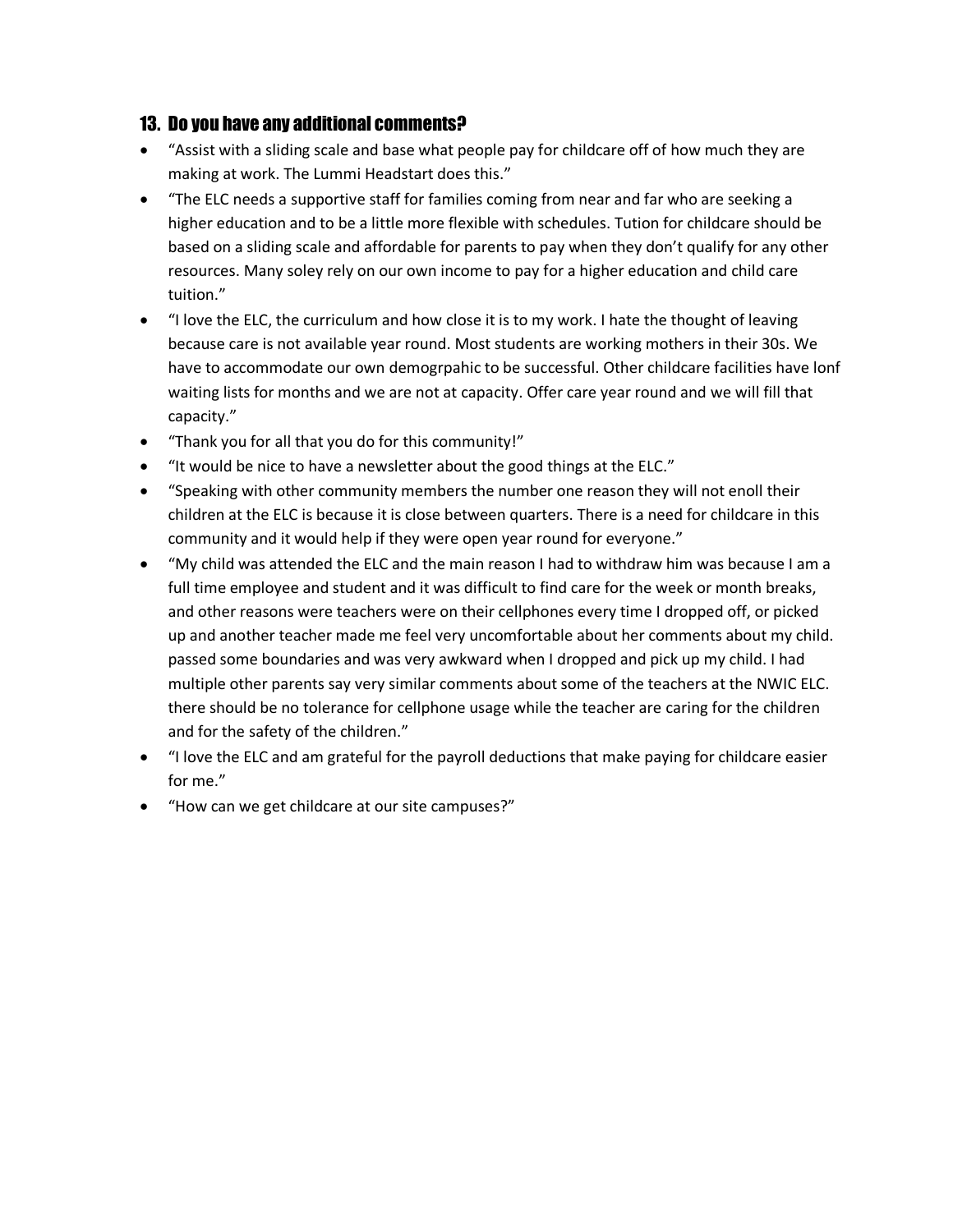# Student Feedback

## 14. Is having childcare at the ELC one of the reasons why you are able to attend Northwest Indian College? (9 Responses, 29 Skipped)

| <b>Answer Choices</b> | Responses | <b>Percentage</b> |
|-----------------------|-----------|-------------------|
| <b>Yes</b>            |           | 56%               |
| <b>No</b>             |           | 44%               |

#### Comments:

- It is an important benefit.
- Family friend and student.



### 15. How has having childcare at the ELC helped you meet your educational goals? (10 Responses, 28 Skipped)

#### Comments:

- I am able to attend work and school while having my son at this amazing childcare center.
- It hasn't yet, but it would be of great value if it were here.
- Less to worry about.